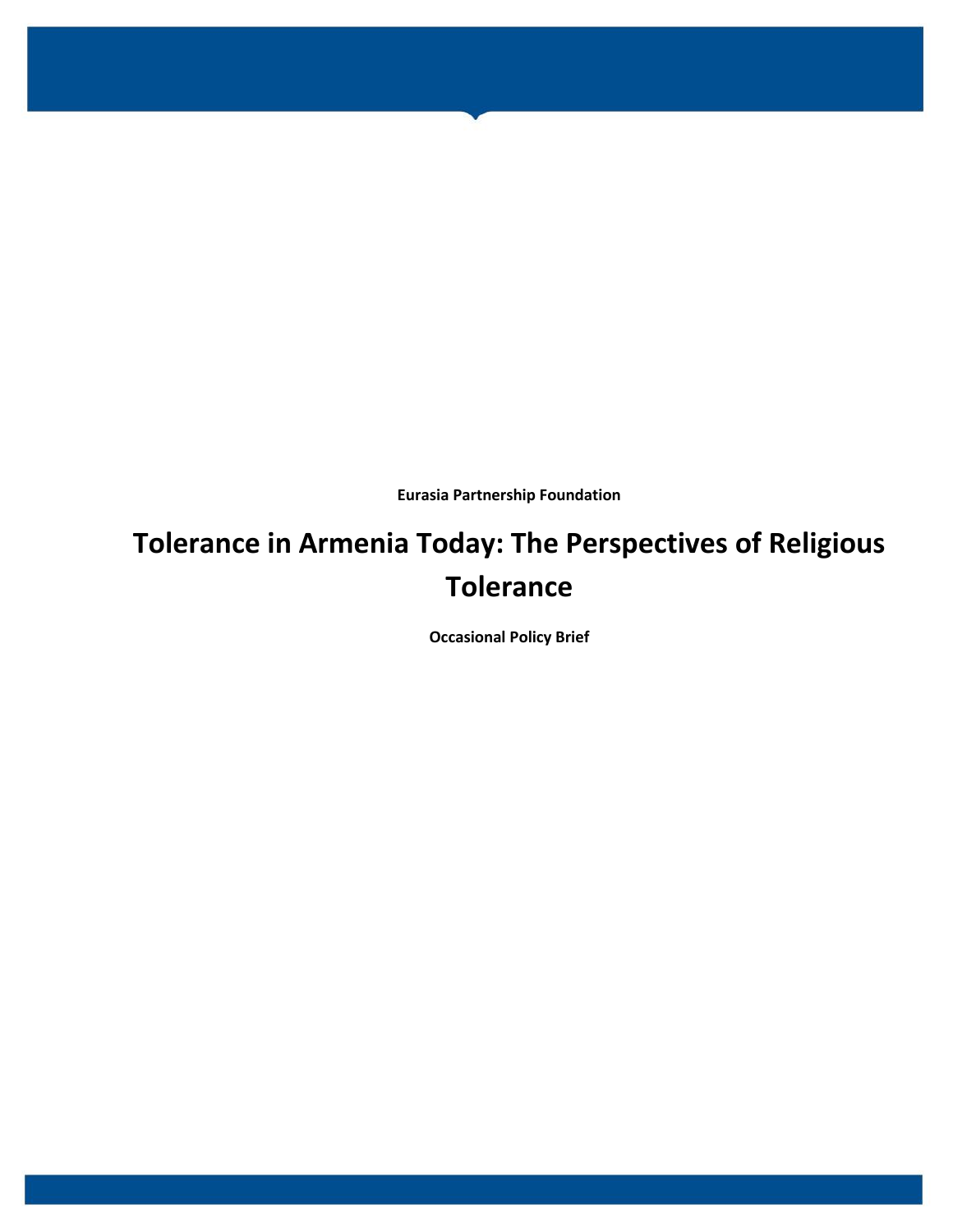In Fall 2012 a research, commissioned by Eurasia Partnership Foundation, was conducted by Lusine Karamyan and Hovhannes Hovhannisyan (Yerevan State University). Yerevan Press Club (YPC) conducted a media monitoring exercise in August-September 2012.

## **Methodology**

The study consists of two parts – theoretical and practical. The theoretical part makes use of the approaches to tolerance, particularly religious tolerance, advocated by modern theorists. The practical part consists of the results of fieldwork conducted in Yerevan as well as the marzes of Gegharkunik, Shirak and Lori. Twenty two indepth interviews were conducted with representatives of different social groups, particularly religious groups. Ten focus groups were conducted with journalists, medical doctors, educators, psychologists, political and civic activists. Key informant interviews were conducted with 15 experts, particularly specialists in religious studies, ethnic studies and political science as well as active politicians and representatives of state institutions, particularly those officials in judicial bodies who are well informed about the legislative changes relating to religious organizations or those who have had first-hand experience of religious tolerance issues in their professional work. The study has used the results of discussions on the changes to the Law on Conscience and Religious Organizations. The laws, decrees, television programs, articles and blog entries relevant to the issue have been analyzed. The Yerevan Press Club has conducted a media monitoring exercise as.

#### **Tolerance**

Tolerance is the appreciation of diversity and the ability to face one's own fears in exercising a fair and objective attitude towards those whose opinions, practices, religion, nationality and so on differ from one's own<sup>1</sup>.

According to some researchers, tolerance assumes disagreement, because its object is seen as a morally unjustified or undesirable thing, even if its subject decides not to take any action towards all that which it considers unacceptable. The paradox of tolerance is that on one hand, the individual or person adapts to a disruption of the moral or ethical norms of society, but on the other hand tolerance demands that he or she rejects any attempts to change the situation. From this point of view, tolerance is not uniformly accepted as a value, it constantly requires a set of evidence<sup>2</sup>.

In public discourse, tolerance is often seen as a tool to force something "alien" or "foreign" on someone, as a result of which there is an intolerant attitude towards tolerance itself among some representatives of society. Authoritarian regimes often use the concept of "alien" or "foreign" to plant intolerance in society and to thus make society more controllable.

#### **Tolerance in Armenia**

**.** 

In Armenia over the past few years, some studies have been conducted on the topics of sexual and religious tolerance, mainly with the laws and legal norms taken as starting points. They have not included the attitudes present in the public discourse. Tolerance as a term is used in the public discourse over a wide range, starting from the description of social injustice up to the hate directed at sexual minorities. On the other hand, tolerance is seen as a concept forced or dictated by the West, which is directed at uprooting or destroying Armenian national traditions. Usually, those who express such an opinion are driven by a narrow or marginal nationalism and conservativeness and are unable to go beyond a few primitive examples.

For example, the Diversity March was considered equivalent to a Gay Parade by a small group of nationalists; it was portrayed as a way to submit to a Western "disease" and trample upon Armenian national traditions. Often, legally permissible occurrences and activities are faced with blunt opposition from the public, who consider them to be phenomena that are harmful or in opposition to the national and traditional position.

<sup>1</sup> Peterson S. "Tolerance." *Beyond Intractability*/ Eds. Guy Burgess and Heidi Burgess. Conflict Information Consortium, University of Colorado, Boulder. Posted: July 2003 [<http://www.beyondintractability.org/bi-essay/tolerance>](http://www.beyondintractability.org/bi-essay/tolerance)

<sup>&</sup>lt;sup>2</sup> See Социология межэтнической толерантности. [The Sociology of Interethnic Tolerance] М., 2003. pg. 16.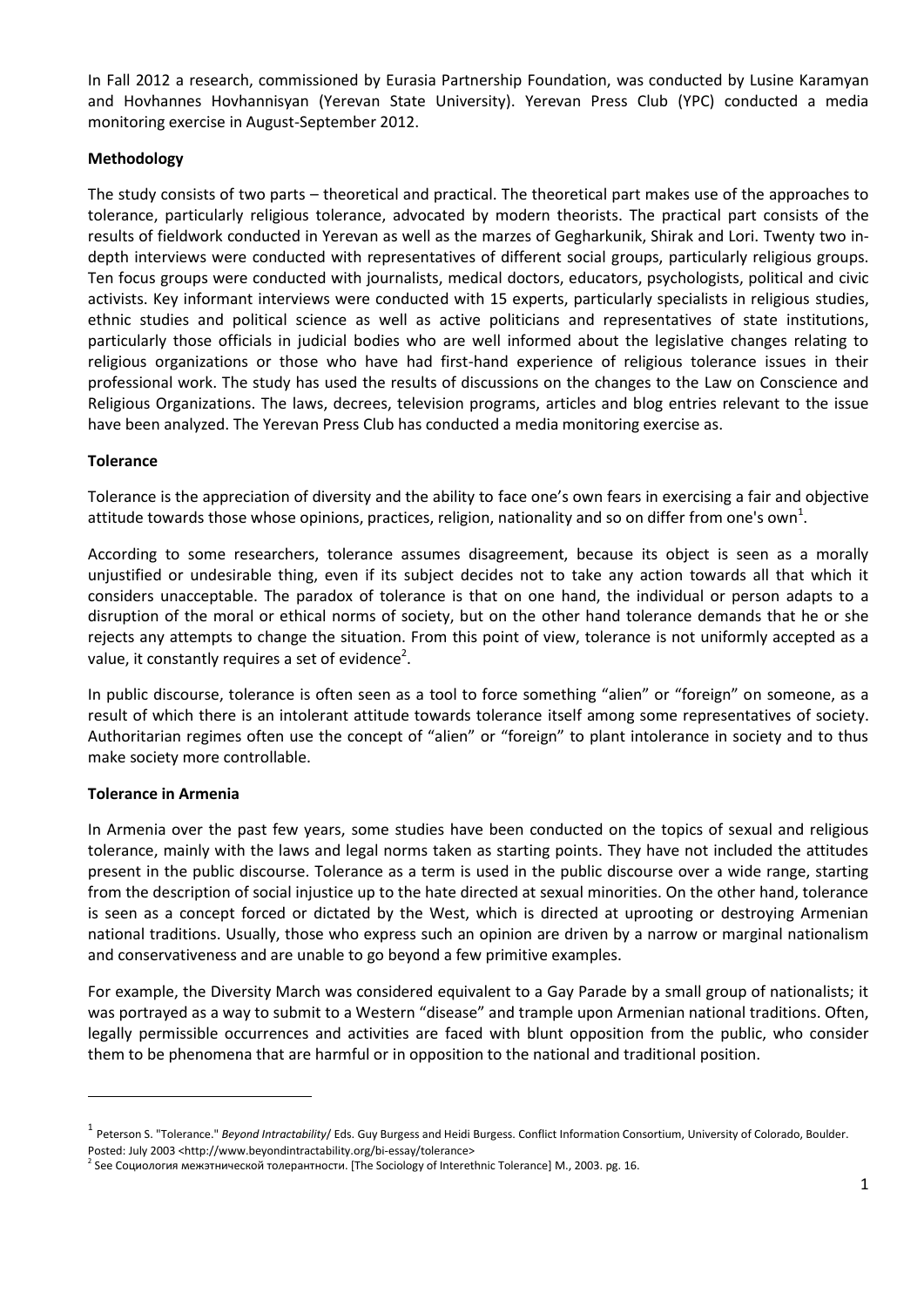In the opinion of many of the respondents, tolerance is a sense of harmony in diversity, which assumes a respectful position towards other practices, behavior, ideas, opinions and worldviews, emotions and beliefs. It assumes a set of rules for cohabitation, which are necessary for the establishment of a healthy society.

According to some of the respondents' views, tolerance is a concept that must be seen in the context of majority vs. minority. It is an attitude shown mainly by the dominating group towards the minority or marginalized group, since in the opposite case the dominant group would not care whether a minority is tolerant or intolerant because it dominates in either case. In other words, the need for a display of tolerance rises when there is a social group whose members are different from the dominant group and the acceptance of those very differences becomes an essential condition for tolerance.

A vast majority of the respondents felt that it was necessary to see tolerance as a two-way process, where on one hand family and other leading social agents facilitate its development in the child and, on the other hand, state policymakers initiate steps that are directed at the formation of a culture of tolerance in society.

The vast majority of experts interpreted tolerance as an important pre-condition for the cohabitation of groups that are different from one another, but many experts pointed out at the same time that it is important to note the context in which this cohabitation was taking place. If it is being seen from the point of view of human rights, for example, then it is natural that tolerance is towards diversity, i.e. tolerance towards people in general and to humankind, including the differences between them. Clearly, in this context, tolerance does not refer in any way to a tolerant position towards crime; in the latter case one must be – on the contrary – intolerant.

In the opinion of some of the experts, it is possible to speak of intolerance on 3 main levels:

- 1. The individual level, when a common disagreement or argument could lead to hostility or intolerance, or when one's own negative experience with a representative of any minority could become the basis for intolerance towards the whole of that group.
- 2. The group or community level, which is the occurrence of some groups not accepting others and trying to make their own values dominant over them, combined with the absence of a culture of debate in the groups.
- 3. The state or broad socio-political level, which often includes radical stereotypes as its basis and a prevalent lack of awareness towards the phenomenon that is outside of the accepted or dominant paradigm, on one hand, and a lack of political will to fix this issue or a defective legislative field, on the other.

There were differing responses to the question of the origins of intolerance. However, the often-repeated causes featured historical, cultural, political and socio-economic factors, including the role of public opinion or that of the community, a low level of public awareness, stereotypes and myths, irrational ideas and baseless fears, which are particularly manifest in the rejection or removal of those differing from the dominant group.

#### **Religious Tolerance**

1

From the surveys conducted in recent years as part of the Caucasus Barometer of the Caucasus Research Resource Center (CRRC), one sees that although the level of public trust towards religious organizations is high, there is nevertheless a tendency towards decline (from 55% in 2008 to 44% in 2011). A majority of respondents belonged to the Armenian Apostolic Church (97% in 2011)<sup>3</sup> and considered themselves religious, but the biggest number of those who attended religious ceremonies, at least on feast days, is 29%, and 25% attended them less than once a month. One should use these numbers with caution, because even many deacons do not cite such high number (97% of the population) of followers for the Armenian Apostolic Church, and the methodology of

<sup>&</sup>lt;sup>3</sup> For the sake of comparison, let us note that in 2010, only 83% of respondents noted that they belong to the Armenian Apostolic Church, while this figure was 96% in 2009.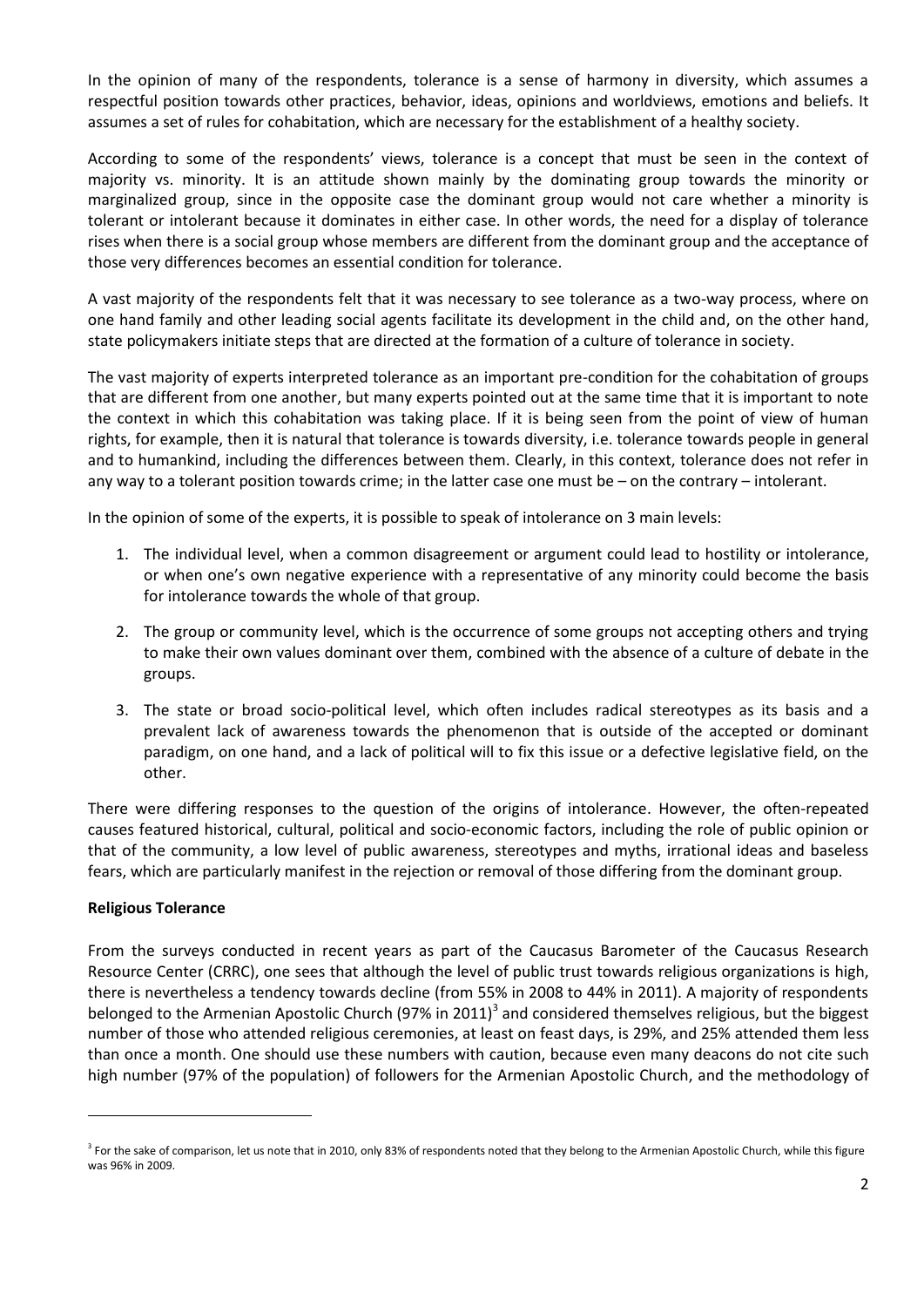the study shows that many representatives of religious minorities did not participate in the study, considering it to be potentially dangerous. There is a high level of importance given to religion in daily activities (56% in 2011), but 88% of respondents never fasted. This, combined with their low level of church attendance show that in fact Armenian society has a low level of religiousness. At the same time, these surveys have shown that a large part of society thinks that religious or ethnic belonging cannot be an obstacle to political participation, which could be considered a tolerant approach.

In the studies *Religious Education Issues in the Schools of the Republic of Armenia* and *Religious Intolerance in Armenia: Media Monitoring*, a large body of evidence has been collected about the current state of religious tolerance in Armenia<sup>4</sup>. In the Helsinki Committee of Armenia report, a lot of material was gathered about the religious organizations present in Armenia and the attitude towards them<sup>5</sup>. Studies have been conducted on positions towards sexual minorities and the level of tolerance<sup>6</sup>, however it is interesting that no studies have been done on the tolerance of people who hold different political opinions in discussions present in the public discourse.

In Armenia, pseudo-nationalism has reached a level of broad prevalence, through which religious and ethnic belonging are considered to be equivalent. People are intolerant towards those who have different religious views not just for the reason that they consider those views to be wrong from a religious point of view, but also because – based on their perception – those views are a betrayal of the national religion and ethnicity, destabilizing the national unity. Thus, accepting these religious views and allowing the existence of other religious thinking in this case is interpreted as a threat to national security or as treason.

The interviews conducted with the representatives of religious minorities showed that many of the religious minorities have an intolerant attitude towards each other. Sometimes that intolerance is even more pronounced than the one shown by or towards the Armenian Apostolic Church (AAC). For example, representatives of the Evangelical Church consider Jehovah's Witnesses to be a sect, but do not accept that the AAC in turn considers them to be a sect.

There are Christian and pseudo-Christian denominations. Jehovah's Witnesses are part of the second group – they are a mixture of Judaism and Christianity, and they even have elements of Islam. The Mormons are a more politicized community; they approach the issue very diplomatically. The thing is that religion has a very strong role in society; it may have been a personal matter in the past but European studies have given a lot of importance to religion and they have understood that it has an important role. It is vital to see what values a religion dictates. Christianity does not preach extremism  $-$  this includes the AAC  $-$  but a Jehovah's Witness is intolerant and does not allow dialogue, in contrast to the Pentecostals and others. The Orthodox Church denominations are also extremist and, although one does not see that on the level of official relations, they are also intolerant towards the AAC – *AAC representative*

There are different causes for the intolerance between religious organizations, but one of the revelations of this study is that while a lack of public awareness about a phenomenon can be a major factor for intolerance in

**.** 

<sup>&</sup>lt;sup>4</sup> For more information on this, see the websit[e www.religions.am](http://www.religions.am/)

<sup>&</sup>lt;sup>5</sup> For more information on this, download the report here - [http://armhels.com/wp-content/uploads/2012/06/344eng-](http://armhels.com/wp-content/uploads/2012/06/344eng-Freedom_of_Religion_in_Armenia.pdf)Freedom of Religion in Armenia.pdf

<sup>6</sup> Karamyan L.V. *Public Awareness and Discrimination towards the LGBT Community: the Situation in Armenia*, Yerevan, Alpha Print, 2011; *Public Attitude towards LGBT Individuals in the Cities of Yerevan, Gyumri and Vanadzor*, *Socioscope* Societal Research and Consultancy Center NGO, 2011 (in Arm.)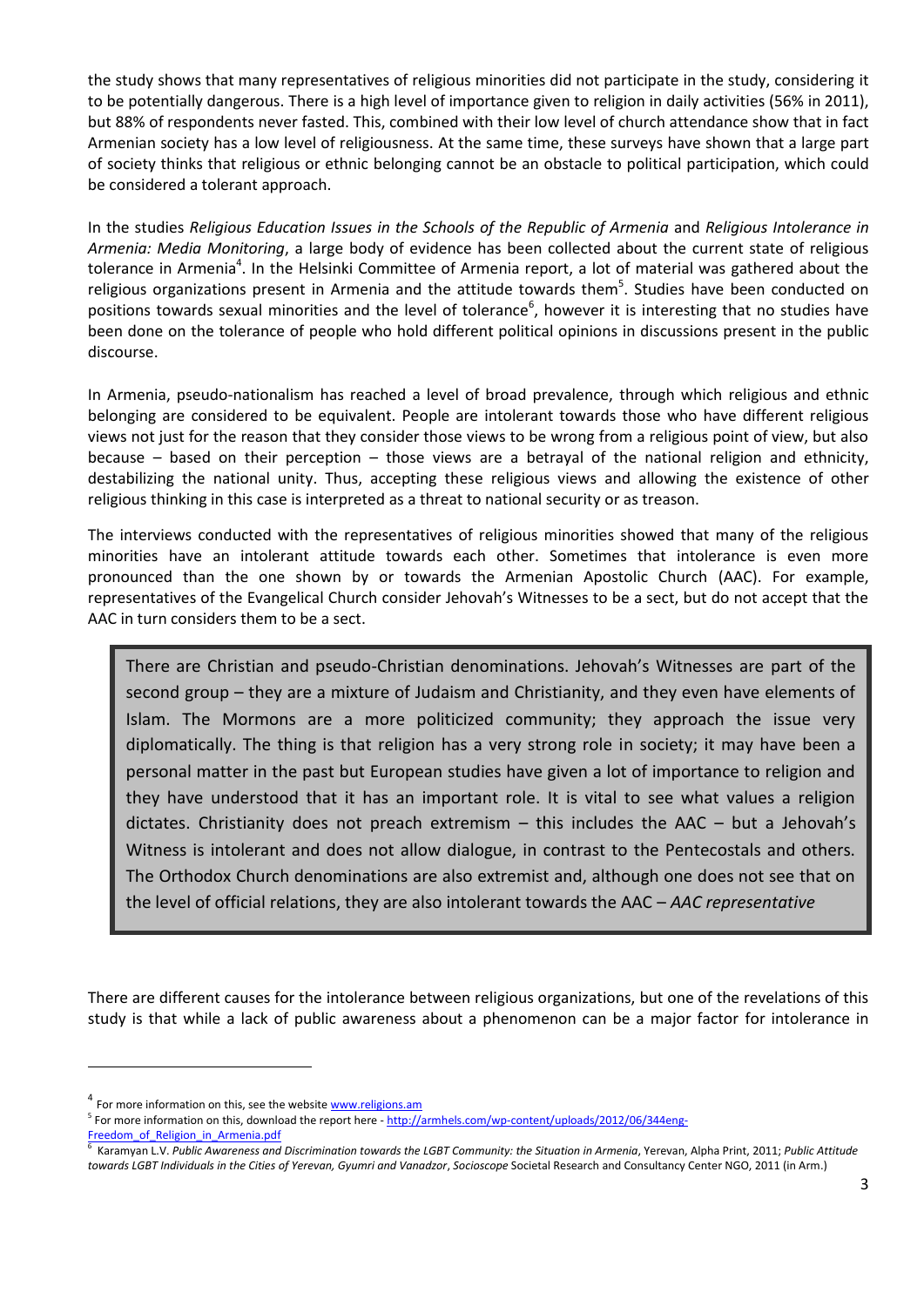general, in the case of religious intolerance it is the contrary – being well aware of the teachings of another organization can serve as the basis for an attitude of intolerance towards them.

The different branches of the Evangelical Church are Protestant; they are not sects, while Jehovah's Witnesses and Mormons are sects. They accept the existence of only one God and reject the Holy Trinity, but this is self-centeredness – egoism - which does not have anything in common with Christian love – *Evangelical Church representative*

There is an attitude of relative tolerance towards atheists – moreover, not only on the part of religious minorities, but also the AAC – because atheists do not particularly preach or spread their beliefs and are not seen as a threat.

One should treat atheists with respect. Without knowing about the existence of God, they have brought a lot of good into this world – *Evangelical Church representative*

In the wider public discourse, the intolerance towards religious organizations is not based on dogmatic religious disagreements, but rather on social and public issues. In particular, the accusations aimed at Jehovah's Witnesses are based on their anti-social nature – rejecting military service, blood transfusions, and so on. In many cases, the word "sect" is identified with this religious organization specifically and when a Protestant or Evangelical denomination is called a sect, then the accusations of having an anti-social nature that were aimed at the Jehovah's Witnesses are also leveled against these religious organizations. In general, the most varied and unimaginable accusations are often directed at religious minorities in order to play on the primitive emotions of the public. Such an approach is often used by teachers of the subject History of the Armenian Church who, due to poor training, take it upon themselves to dedicate their class hours to fighting the dissemination of sects in Armenia and thus plant seeds of intolerance towards religious diversity in children at an early age. At the same time, the word "believer" is considered equivalent to the term "sectarian", and "believers" are usually considered to be those belonging to Evangelical denominations, while followers of the Armenian Apostolic Church avoid identifying themselves as "believers" in order to avoid being equated with "sectarians".

I have promised myself not to recall what happened to me and not to return to that time, to the extremely intolerant behavior that was displayed against me simply because my religious views and practices differed from the dominant one. They have called me all the names you can think of – scoundrel, thief, traitor to the nation, a person who has nothing in common with Armenians… - *Evangelical Church representative*

AAC does not have a united and clear position on religious freedoms in Armenia. It finds itself in quite a contrasting position because, on one hand, as a Church having a "special" relationship with the state it has to respect the state's laws and the constitutional provision for freedom of conscience; on the other hand, as a traditional religious structure which has been playing a unique role in the history of the Armenian nation for centuries, it cannot reconcile itself with religious diversity and considers the activities of other religious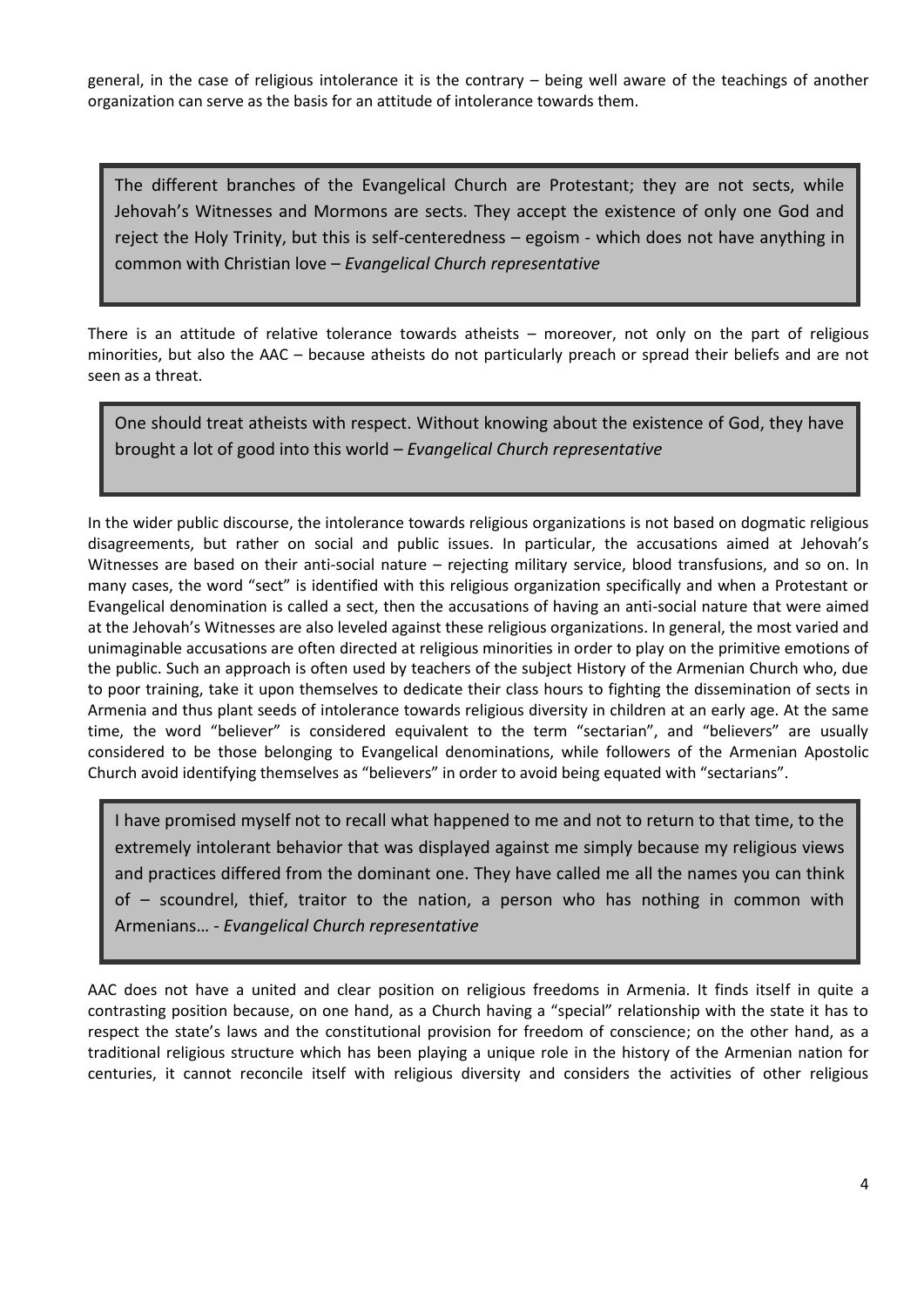organizations as "invasive" and their followers as "occupied property" which will sooner or later return to the fold of the Mother Church<sup>7</sup>.

Many of the AAC clergymen have a differentiated approach to religious organizations. Some of the latter are considered completely unacceptable, which include Jehovah's Witnesses and sometimes the Mormons and Evangelical denominations, while the acceptable religious organizations are usually the traditional religions, mainly Catholicism, and those churches which do not actively preach or have designs on the spiritual herd of the AAC. The attitude of many of the clergymen of the Armenian Church is based on the Church's perception of Armenian identity, according to which "an Armenian is the follower of only the Armenian Apostolic Church."

One of the most extreme expressions of religious intolerance in Armenia consists of the court decisions against representatives of religious minorities for evasion of military service, and the most tolerant approaches consist of rare attempts at religious dialogue. Modern multicultural approaches and their theoretical bases are not as yet familiar to Armenian society, which is why it is still too early to talk about multiculturalism in Armenia.

To me, tolerance is an artificially created concept that is being forced upon us, something to which the whole world is heading so that they can rid themselves of difficulties, conflicts, wars, divide the bounties of the world… but my opinion is that we should spread the Christian value of love and tolerance can be a part of this – *AAC representative*

In the opinion of many of the respondents, one of the factors that make up the foundation of intolerance is the paucity of multicultural interaction and cohabitation. This seems to be characteristic, to some extent, of monoethnic societies. To some respondents, Armenia's monoethnicity seems to be leading to a cultural catastrophe – the population is leading a closed life and is not interacting with representatives of other nations and cultures (although the existence of such a situation in Armenia today is questionable). Any phenomenon that is outside of the traditional and the widely-accepted is perceived as a danger or a threat, which leads to intolerance on the part of the bearers of the dominant culture in society.

The respondents were of the same opinion regarding the kinds of intolerance most prevalent in Armenia today. These are based on religion, national-ethnic belonging and sexual orientation, as well as discrimination towards disability or being HIV-positive.

In the opinion of many experts, one of the most prevalent kinds of intolerance is on the basis of sexual orientation, which was particularly emphasized over the past year around a number of controversial events. In their everyday life, lesbian, gay, bisexual and transsexual individuals living in Armenia are faced with the fact that homophobia is quite deeply rooted on the societal and institutional levels. The political powers and spiritual leadership which form the government; dominant culture and national identity are not creating the opportunity to recognize diversity in the sense of sexual orientation and gender identity. An objective lack of information about LGBT individuals, their needs, relationships and lifestyles creates fertile ground for intolerance towards them. One can conclude by saying that the basis of intolerance is the low level of public awareness about the phenomenon which is outside the accepted heteronormative paradigm.

#### **Media Monitoring about Religious Tolerance**

1

The YPC study consisted of three parts – a study of international conventions and other documents as well as the articles in national legislation guaranteeing freedom of conscience, a summary of previously conducted studies on intolerance and a two-month long monitoring of the media.

<sup>&</sup>lt;sup>7</sup> This viewpoint was expressed by Father Vardan Navasardyan, Director of the Christian Education Center of the Armenian Apostolic Church, at the presentation ceremony for the book *Religious Education Issues in the Schools of the Republic of Armenia*, held on 31 July 2012 at Erebuni Hotel.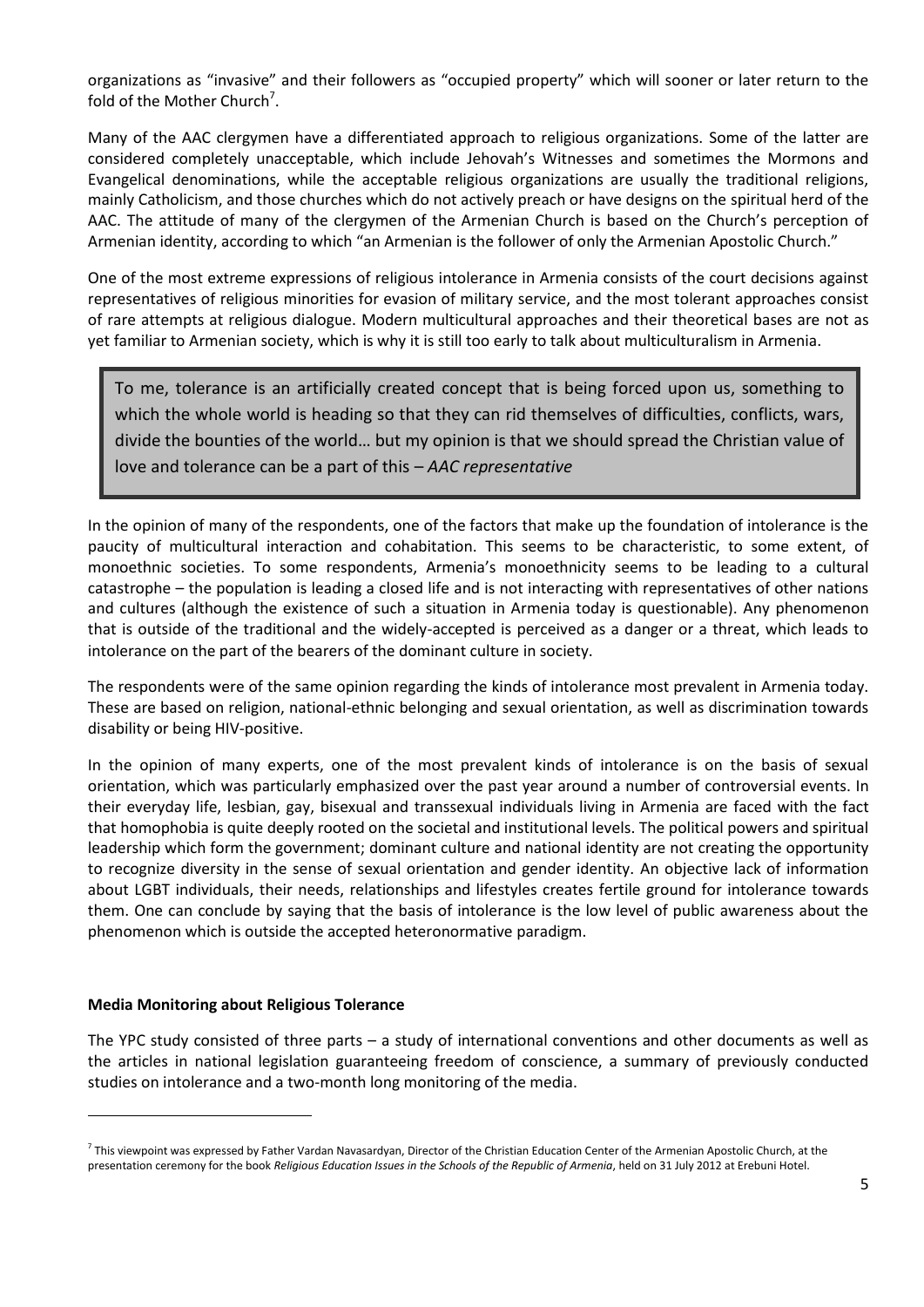In 2010, the UN General Assembly adopted the resolution on the "Elimination of all forms of intolerance and of discrimination based on religion or belief", which also addressed the relationship between the media and religion. The resolution welcomed initiatives by the media to promote tolerance and respect for religious and cultural diversity, at the same time condemning any advocacy of discrimination, hostility or violence in the use of print, audiovisual or electronic media or any other means.

In 2001, by becoming a member of the Council of Europe, the Republic of Armenia took on a series of responsibilities, including ratifying the European Convention for the Protection of Human Rights and Fundamental Freedoms and providing all the rights outlined by it. International legislative acts, which have been ratified by Armenia at different times and have become a component of Armenian law, in addition to Armenian legislation, are subject to execution and must be observed by all individuals and organizations in the country, including the media. A number of international actors have noted that the right to religious freedom in the country is deficient, urging the Armenian authorities to make the necessary legislative changes.

YPC monitored the coverage of religious issues by the media for the period from 18 November 2011 to 25 July 2012. 10 media outlets were chosen for the study, including three television channels (Armenian Public Television Channel One – H1, Shoghakat—the religious channel, and Yerkir Media), one radio station (ArmRadio FM 107), three newspapers (*Haykakan Jamanak, Azg* and *Golos Armenii*) and three online publications (Lragir.am, Hetq.am and Panorama.am). The study of material from each media outlet covered a period of four weeks, but in order to have a longer-term picture, each of the media sources was examined at different points over an eight-month period.

Based on consultations with the experts, a list was compiled of stereotypes and convictions characteristic of the attitude by Armenian citizens towards religion, religious denominations and religious communities. The media material studied was also analyzed for the presence of these stereotypes and convictions, and the frequency of their usage was calculated. The sources of information were noted, as were also the subjects of the stereotypes and convictions. An important element in the study was defining the position of the media outlet or the author of the piece containing relevant stereotypes and convictions.

The volume of studied media material includes 1020 pieces which have touched on religious issues in one way or another, but only 96 of them (less than 10%) contained value-based convictions and stereotypes towards religions, religious denominations and religious communities. On one hand, these numbers suggest a relatively neutral position by the Armenian mass media towards religious issues. They have covered these stories primarily from an informational and current affairs point of view.

At the same time, an analysis of the studied material shows that in the media – and consequently in the public discourse – there are attitudes which allow one to speak of the "tense reactions" to the topic of religion. This relates in the first place to emphasizing the exclusive role of the AAC. The coverage also expressed the intentions of protecting the status of the AAC from external threats. The tendency to protect the nation from external threats was reflected mostly in materials covering religious denominations and communities which have been defined as "sectarian" or "sects". Moreover, as a rule these concepts are used for all those religious denominations and communities which do not fit the traditional, generalized perception of global religions.

The convictions registered in the study (a part of which has taken on a stereotypical nature, due to the rise in the value of the AAC and the negative role of the "sects") are united – despite all their differences – by the tendency to protect the national and spiritual identity from external threats, as mentioned above. This is the main motivation that dominates in the attitudes towards the other religions and the manifestations of religious intolerance by the Armenian mass media.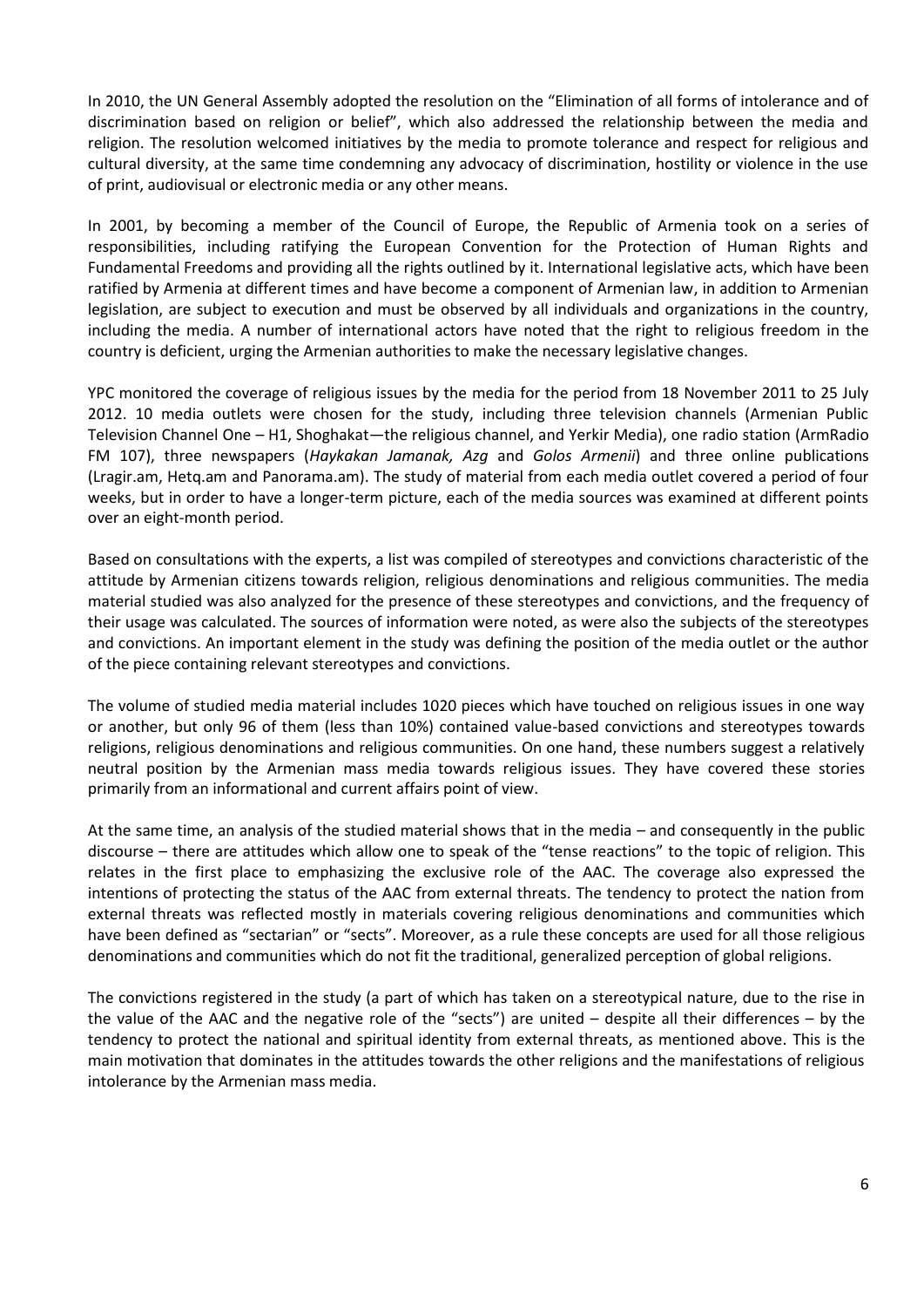#### **Preliminary Recommendations**

- To use legal and administrative means to prohibit the presence in elementary educational institutions of courses, teaching manuals or textbooks which advocate intolerance or discrimination or facilitate their advocacy, as well as teachers who may have such views.
- To raise the level of awareness in people through various means towards tolerance, its positive and negative aspects, as well as the modern manifestations of intolerance – fascism, ultra-nationalism and numerous other radical phenomena.
- To use seminars and workshops to raise the level of awareness and knowledge among opinion formers and especially journalists regarding various religious organizations, the differences among them and other facts if the lack of their knowledge may form the basis for intolerance, which may in turn lead to calls for religious hatred, hostility or discrimination, or insults directed at religious feelings or human dignity.
- To exclude elements of religious hatred or intolerance and discrimination in general from the speeches and announcements made by political figures or state officials.
- To take into consideration the joint opinion of the Venice Commission and the OSCE/ODIHR when making reforms to the Republic of Armenia Law on Freedom of Conscience and Religious Organizations as well as the recommendations made during discussions with religious organizations currently operating in Armenia, in order to avoid possible conflicts on religious grounds or the encouragement of intolerance.
- To organize programs on television and radio which facilitate a rise in tolerance in society, particularly among those individuals who have a significant role in the formation of public opinion.
- To take steps in clarifying and addressing the link between the "feeling of a lack of safety and security for our national identity" and the concept of religious intolerance; in other words, to take specific steps to increase the public's sense of security.

Thus, the cornerstones for the development of tolerance are mainly public awareness and the dissemination of objective information, education policies and programs, healthy and reliable television programming and media operations as well as significant reforms related to political security.